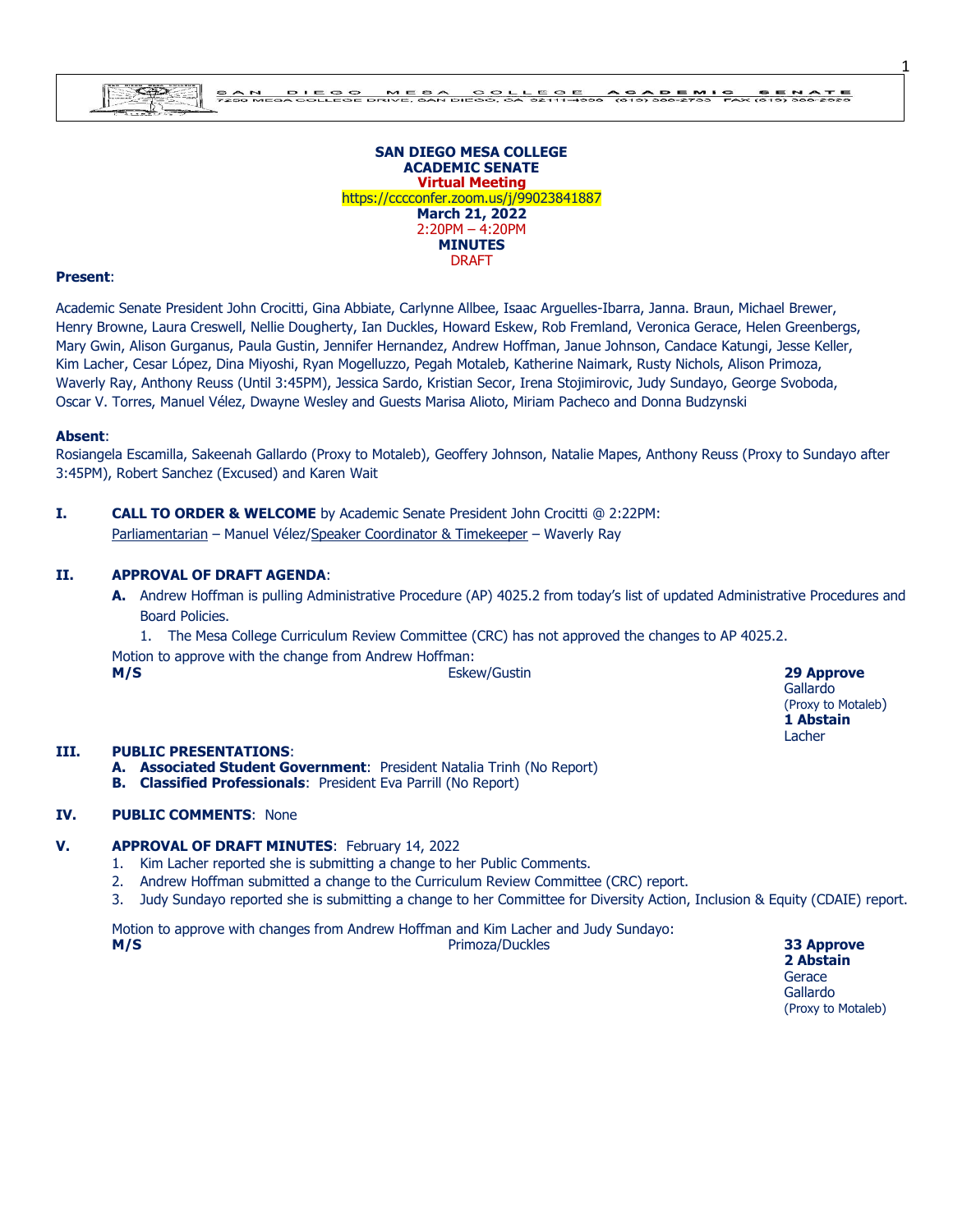## **VI. GUESTS**:

## **A. Student Health Services Director Suzanne Khambata & Site Compliance Officer Claudia Perkins – Mesa College Student Health Services**:

#### [March 21, 2022 Academic Senate Meeting PowerPoint Presentation](https://www.sdmesa.edu/about-mesa/governance/academic-senate/Academic%20Senate%20Student%20Clubs%20%20Support%20Groups.pdf)

### [Mesa College Student Health Website](https://www.sdmesa.edu/student-services/health-services/)

- 1. Claudia Perkins reported Student Affairs works with Student Health Services and Faculty to support our Students. a. Emergency Withdrawals are available for our Students.
- 2. Judy Sundayo asked if more Students are coming to Student Health Services for help since the pandemic began.
	- a. Suzanne Khambata reported Student Health Services is really busy right now, but we are still able to schedule in person appointments for our Students.
- 3. Suzanne Khambata reported our Students are really concerned about being overheard by the government.
- 4. Judy Sundayo also asked if online/virtual services will continue to be available to our Students.
	- a. Suzanne Khambata reported our online groups are well attended.
	- b. We still support Emergency Crisis in person.
- 5. Veronica Gerace asked Suzanne Khambata to clarify the procedure for Students who report that they are experiencing Covid symptoms.
	- a. One of Veronica Gerace's Students informed her that she was told that she could return to class on the same day that she reported her symptoms to Student Health Services.
	- b. Suzanne Khambata reported the Mesa College Student Health Services physician or nurse practitioner have to conduct a thorough exam and ask Students questions to determine the cause of their symptoms.
		- The symptoms may be caused by a chronic illness.
		- Migraines headaches may not be the result of a Covid infections.
		- Stomach Flu symptoms may be due to Crohn's disease or a viral infection that is not Covid related.
		- The Student needs to complete a PCR test for Covid 19 and then they have to meet with a physician to review their symptoms and health history.
		- The Student is given a letter of clearance to return to class after testing and investigation determines that they are not infected.
- 6. Janna Braun asked if there are any concerns that Mesa College Student Health Services does not have enough personnel available to help the large number of Students who receive a Covid diagnosis.
	- a. Suzanne Khambata reported we have a lot of Mesa College Students who are not ready to return to class.
	- b. Suzanne Khambata also reported the appointment to clear a Student to return to class only takes five (5) minutes.
- 7. Irena Stojimirovic asked what is the current Mesa College procedure when a Student receives a Covid 19 diagnoses.
	- a. Irena Stojimirovic reported she has not had a Student report that they have a Covid infection this semester.
	- b. Suzanne Khambata said Student Health Services cannot inform Faculty when a Student receives a diagnoses.
		- The Student is the only person who can inform Faculty due to privacy requirements.
			- We are following the San Diego County guidelines.
- 8. Pegah Motaleb reported Students who report that they have a Covid infection to her are not allowed to return to class if they have not been cleared by Student Health Services.
	- a. Suzanne Khambata confirmed that infected Students cannot return to class until they receive a formal letter from Mesa College Student Health Services.
- 9. Irena Stojimirovic asked if Mesa College Students Health Services is noticing anything different about Students accessing their services since the pandemic began.
	- a. Suzanne Khambata reported our Students are very upset about the invasion of Ukraine.
		- The stress is piling up on our Students on top of stress from the pandemic.
	- b. Our Therapists recommend that our Students turn off the news and practice calming behavior like the ones utilized during the weekly Mesa Student Health "Be Calm" class.
- 10. President John Crocitti said Faculty can send an alerts through PeopleSoft for Students who have a lot of absences and Students who do not seem to be doing well.
	- a. Faculty want a more rapid response.
		- What is the quickest way to report our concerns?
			- Suzanne Khambata said Faculty can call Student Health Services right away or call (619) 388-6405 to reach College Police Dispatch.
			- Faculty can also complete the "[Student of Concern](https://www.sdmesa.edu/college-services/administrative-services/forms/documents/health-services-student-referral.pdf) Form" to report their concerns to Student Health Services.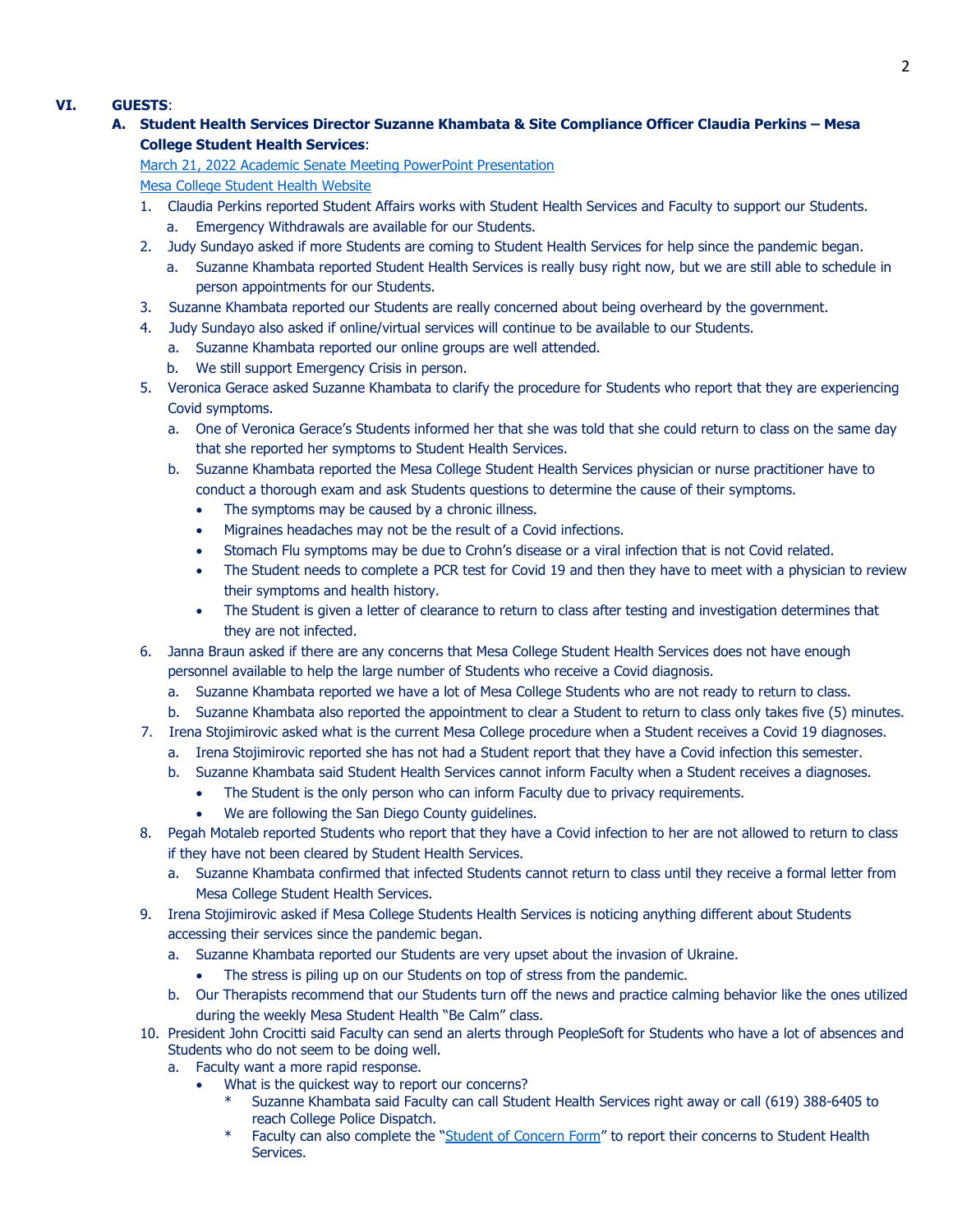- 11. Anthony Reuss reported a lot of Students are feeling hopeless and the Counselors are frequently walking Students down from the third floor to the second floor of the Student Services building to request help from Student Health Services.
- 12. Ryan Mongelluzzo said there is still a stigma associated with asking for help.
	- a. Does Suzanne Khambata have any advice to help our Students overcome the stigma?
		- Suzanne Khambata said no one knows which type of help a Student is seeking when they come to Student Health Services.
		- It is Confidential.
		- Faculty can give their Student's Suzanne Khambata direct line.

#### **VII. REPORTS**:

#### **A. Committee Reports**:

- 1. Senate Executive Committees:
	- a. Academic Affairs Committee: Chair Oscar V. Torres As reported by Oscar V. Torres:

"The Academic Affairs Committee met on Monday March 14th, at 4:15 pm. Topics discussed included reports from Committee of Charis, Academic Senate, the latest campus community forum, and from the Executive committee. In addition, we reviewed questions that arose from a visit that our senate president and chair of academic affairs made to the AAPI committee. The committee also completed the survey PowerPoint presentation for the senate. Members present made edits and suggestions. Lastly, the committee discussed the need to have faculty join the Elections committee; please contact our vice president or me if you are interested. The working remotely ad-hoc requests were also discussed as a round table topic. Our next meeting is scheduled for April 4th."

- b. Professional Advancement Committee (PAC): Chair Janna Braun (No Report)
- c. Committee of Chairs (COC): Chair of Chairs Paula Gustin As reported by Paula Gustin:
	- . "presentation from Student Affairs Team:

Claudia Perkins/Victoria Miller/Jessica Dekoekkoek/Sahar Mohammadi - Students Rights & Responsibilities

- 1. Disruptive Behavior and Academic Concern<br>2. Academic Honesty: Policy 3100
- 2. Academic Honesty: Policy 3100
- 3. Emergency Withdrawal<br>4. Restorative Justice (RJ)
- 4. Restorative Justice (RJ)<br>5. Title IX Reporting Respo
- Title IX Reporting Responsibility
- Summer 2022 Enrollment Planning:
	- \* Department Chairs working on summer scheduling
	- April 18<sup>th</sup> live for students; Registration by appointment May 2
- Enrollment Planning for Fall 2022:
	- $*$  In progress. Fall will be live June 13<sup>th</sup>. Registration by appointment June 21<sup>st</sup>
- Remote Work Flexibility:
	- $*$  Vice Chancellor of Human Resources Greg Smith's March  $6<sup>th</sup>$  email regarding remote work.
	- \* In response to a small number of faculty teaching out of state & tax issues. Also, having a similar process for staff, non-classroom faculty, and classroom faculty.)
	- \* Implications for classroom faculty teaching distance education.
	- \* Discussions with Deans for teaching remotely & JIRA paperwork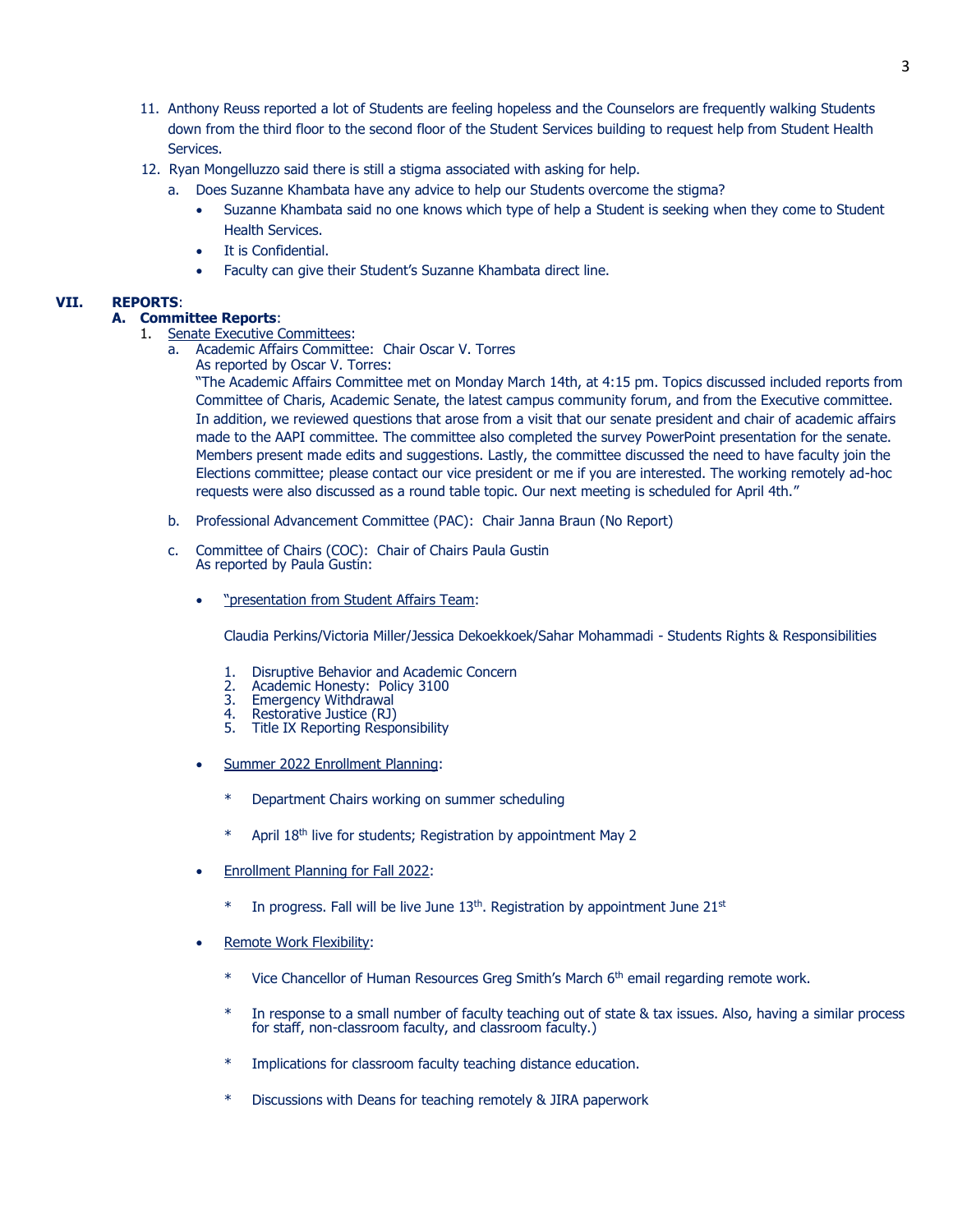- Chairs Academy:
	- Evaluations Training Friday 3/18.
	- Good attendance
- Next Meeting on 3/23:
	- Suggestions/input for improvements for the Evaluation form for online courses
	- \* Best practices of how to improve student completions of asynchronous courses"

### d. Curriculum Review Committee (CRC): Faculty Co-Chair Andrew Hoffman As reported by Andrew Hoffman:

"The CRC discussed the district's proposed change in catalog deadline date from December to September. At issue were the delays such changes could cause to faculty's responsiveness to student need and, especially in CTE programs, industry need; on the other hand, the earlier deadline could be beneficial for student enrollment. An earlier date means earlier catalogs and schedules, earlier student registration, and student enrollment. Tied to this also is the eventual creation of an online, interactive college catalog. The CRC turned down the proposal by a vote of 5-6, with 7 abstentions. However, the CRC stated he believes the district will move forward with the new deadline in spite of Mesa's objections.

The CRC also voted to forward to the Academic Senate several Board Policies and Administrative Procedures which are undergoing revision. Those have been entered into New Business. AP 4025.2, Philosophy and Criteria for Baccalaureate Degrees, was returned to the Policies and Procedures subcommittee of the CIC for clarification of a rule regarding GE requirements for students who already have attained a Baccalaureate degree in another major. This AP is expected to be brought back for New Business at the next Academic Senate meeting."

e. Program Review Committee (PRC): Acting Faculty Co-Chair Dina Miyoshi

As reported by Dina Miyoshi:

"Work is being done to align the resource allocation (i.e., FHP, CHP, and BARC) requests and the questions asked in Program Review."

## 2. Other Committees:

- a. The Committee for Diversity Action, Inclusion & Equity (CDAIE): Chair Judy Sundayo As reported by Judy Sundayo:
	- "CDAIE joins the campus in celebrating Women's History Month as well as Irish American Heritage Month.
	- CDAIE submitted the 2022 Equal Employment Opportunity Campus Report to the District for inclusion in the District's Annual EEO Report to the State of California for 2022.
	- Women's Studies Events this month have been informative and well attended. Congratulations to the Women's Studies Committee, as well as the Ethnographer Speaker Series.
	- CDAIE is helping to arrange events and activities for Cultural Unity Week April 11 15th. Several events have been "adopted" for presentation that week.
	- The next CDAIE meeting will be held on Friday, April 8th, 2022 from 9 am 11 am. Anyone wanting to attend as a guest may send an e-mail to [jsundayo@sdccd.edu](mailto:jsundayo@sdccd.edu) for the Zoom link."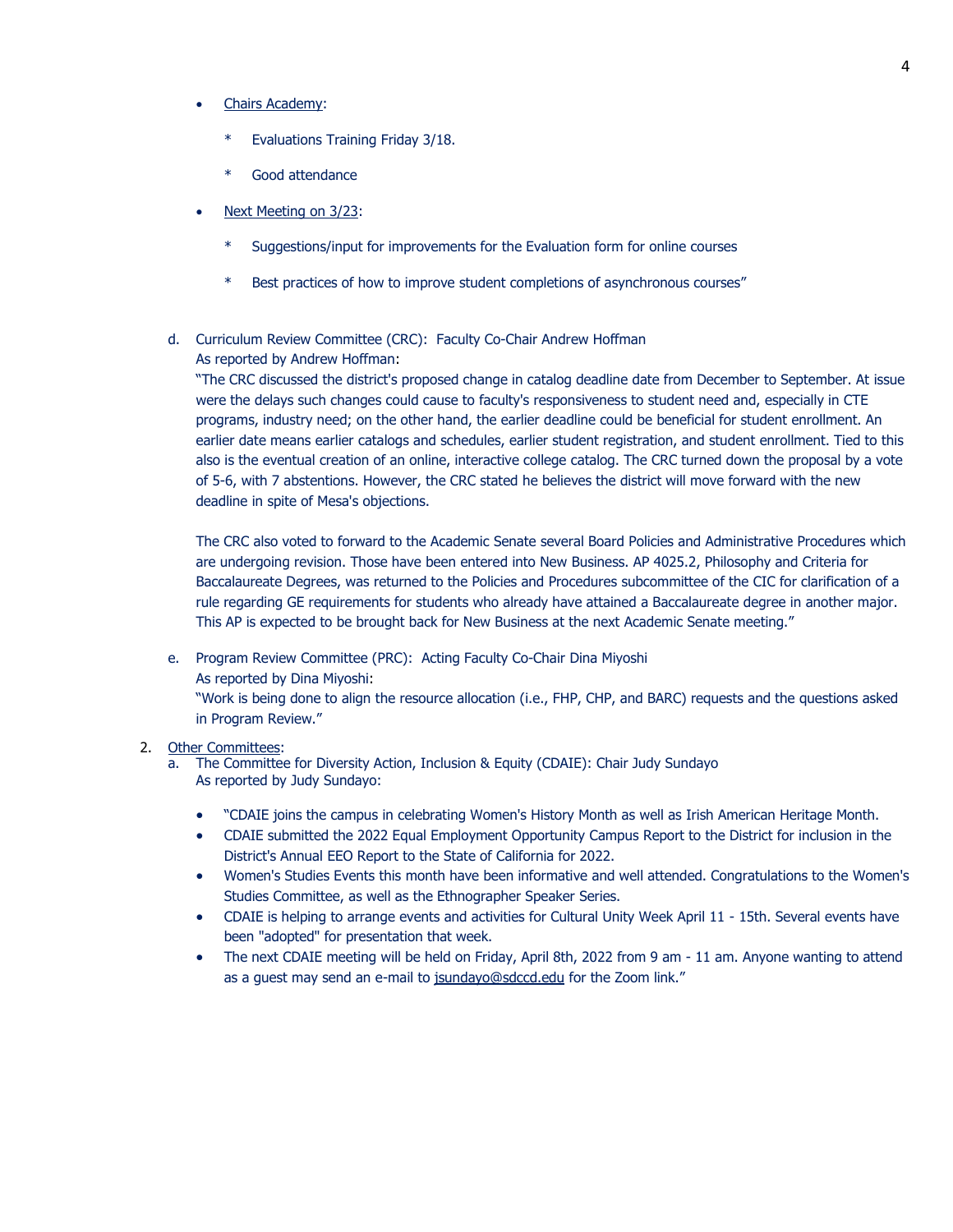## b. Mesa Pathways Committee (MPC): Co-Coordinator Marisa Alioto

As reported by Marisa Alioto:

"The MPC met on 03/09/2022 to discuss more on the formulation of goals and deliverables for the Data Coaches and Student Success Teams. Also discussed was the dissemination of a campus-wide survey regarding Student Success Teams.

### Student Success Teams Project Team (SST):

The SST project team is currently having discussions on the structure of the student success teams. Identification of core data metrics, which align with the Mesa 2030 Plan have been preliminarily identified and presented to MPC. The SST project team is hoping to increase connections and engagements with students as well as increase integration between instruction and student services. A pilot is slated for next year, and the project team is trying to gauge the interest among members of the campus community for participation in this pilot, and a Student Success Teams Interest Form/Survey has been created and will be sent to the campus community. Please look for an email in your inbox from Mesa Pathways this week and fill out this brief survey.

#### Data Coaching Project Team:

The Data Coaching project team continues work on the development of a data coaching handbook.

#### Technology Project Team:

The updating of course pages with program maps by the Communications Office continues. Additionally, design work to develop unified visual representations and succinct descriptions of the Academic and Career Pathways (ACPs) on the Mesa College website are in the process of being developed. We look forward to seeing the end product for these.

#### Onboarding and Career Exploration (OCE) Workgroup:

The OCE Workgroup has transitioned to a project-based model focused on the following areas: Career Exploration in Outreach, Mesa Viewbook, Mesa Journeys Development, Career Exploration in CRUISE/2<sup>nd</sup>/3<sup>rd</sup> year CRUISE Development, and Career Exploration Faculty Training (Regional RFA Funding). The SDCCD is also excited to announce the launch of the new and improved district-wide student and alumni online job board, SDCCD Handshake.

## Pathways Fellows:

The Fellows continue their work with Financial Aid and the Communications Department to post and cross-promote deadlines and other financial aid information on social media, helping eliminate barriers and creating a greater sense of community with relevant posts students that students will be drawn to.

The Fellows are also continuing to curate new Student Stories videos that capture current student and alumni educational journeys here at Mesa College.

The Pathways Fellows are working in conjunction with the Mesa Pathways Leadership Team and the Workgroup and Project Team leads to create a retrospective video that will showcase the past five years of Pathways work, including the evolution of Pathways at Mesa, highlight projects and accomplishments, and promote the future of Pathways at Mesa College. This video will premiere at the April 19<sup>th</sup> PCAB meeting.

Call for Members: Pathways Workgroups and Project Teams: If you are interested in becoming involved in a Pathways workgroup or project team, please reach out to [MesaPathways@sdccd.edu.](mailto:MesaPathways@sdccd.edu)

Next MPC Meeting: Our next MPC Meeting is scheduled for Wednesday, March 23rd from 12:45 - 2:15 pm. To learn more about Mesa Pathway[s:](https://www.sdmesa.edu/mesa-pathways/) <https://www.sdmesa.edu/mesa-pathways/> "

#### c. Other Committee Reports: None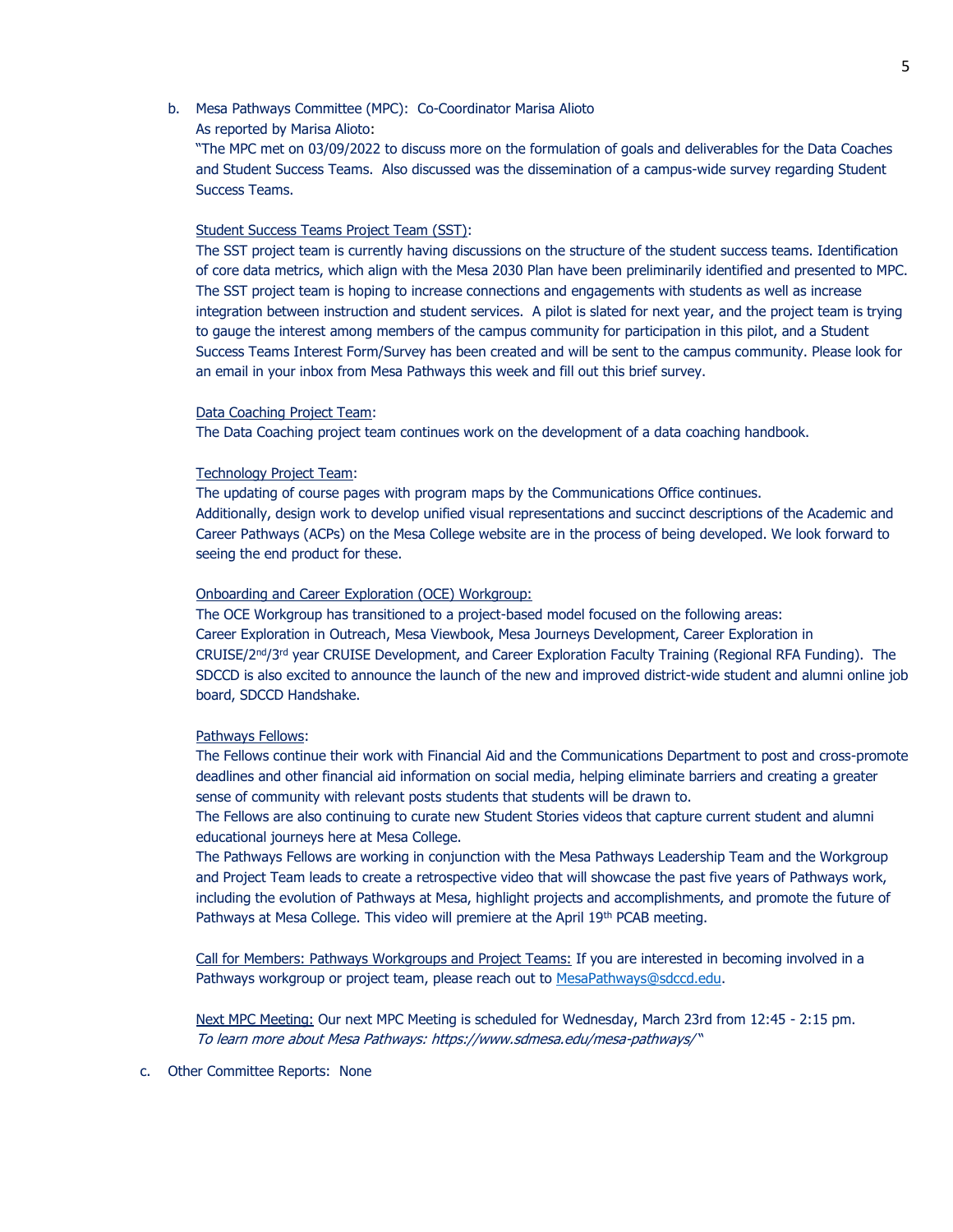#### 3. Senate Executive Officer Reports:

- a. Vice President: Sakeenah Gallardo (No Report)
- b. Secretary: Waverly Ray (No Report)
- c. Treasurer: Mary Gwin (No Report)
- d. Senator at Large (1): Alison Gurganus (No Report)
- e. Senator at Large (2): Pegah Motaleb (No Report)
- f. Immediate Past President: Manuel Vélez
	- Academic Senate for CA Community College (ASCCC) Spring 2022 Plenary Session:
		- April 7, 2022 April 9, 2022
		- \* The Mesa College Academic Senate still has funding available for registration.
	- Spring 2022 Mesa College Senate Executive Members Election:
		- Please consider running for a Senate Exec position.
		- The spring 2022 elections are for President Elect, Senator at Large and Treasurer.
		- \* The President Elect position is a four year commitment.
			- (One Year President Elect) (Two Years President)(1 Year Immediate Past President)
		- \* The Treasurer serves a two year term.
		- \* The Senator at Large serves a two year term.
- g. President: John Crocitti
	- Area D Meeting:
		- \* We met on Saturday (March 19th).
		- \* We reviewed the resolutions for the upcoming spring 2022 ASCCC plenary session.
		- \* One resolution is for developing a handbook on cross listing courses especially for Ethnic Studies courses.
		- \* San Diego City College submitted a resolution on HyFlex courses.
		- \* California community colleges are reacting too quickly to the availability of software to run HyFlex classes.
	- The Grossmont Cuyamaca Community College District (GCCCD) is contracting with the San Diego Community College District Police Department.
		- The GCCCD ended their contract with the San Diego County Sheriffs.
		- The San Diego Community College District Police Chief will oversee the GCCCD police officers.
	- Remote Work Authorization Form:
		- Authorization to work remotely must be renewed every year.
		- Summer courses may be scheduled in the current fiscal year and the next fiscal year.
		- Vice President of Instruction (VPI) O'Connor believes the issue arose from a few SDCCD Pro Rata and Adjunct Faculty members who reside outside of California.
	- SDCCD Mask Mandate:
		- The Chancellor seems to be committed to ending the mask requirement after the end of spring 2022.
		- Some District Governance Council (DGC) members opposed the relaxation of the SDCCD Mask Requirement policy.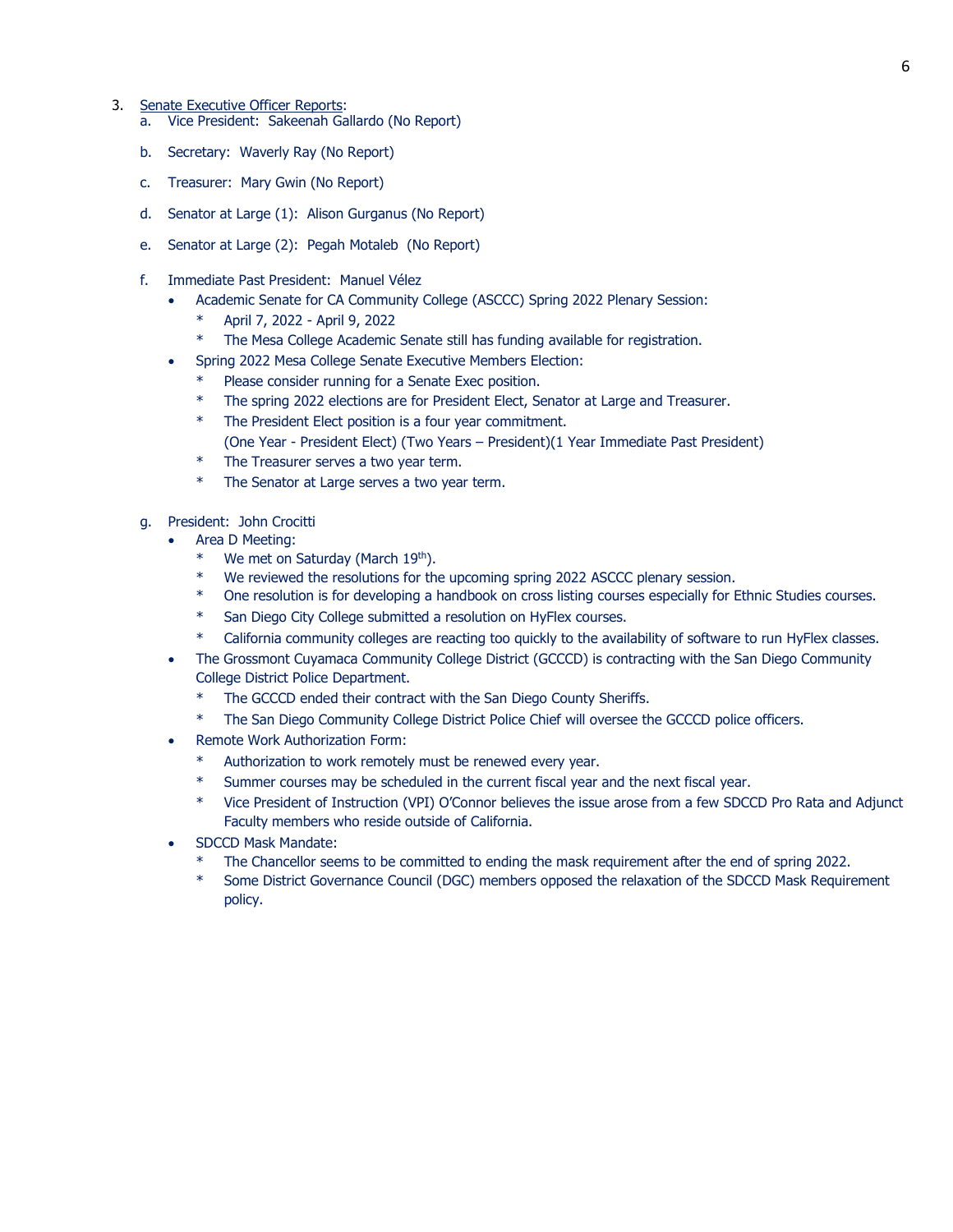## **VIII. NEW BUSINESS**:

## **A.** Administrative Procedures (AP) & Board Policies Updates (BP) Updates: Hoffman (1st Reading)

- 1. Administrative Procedures:
	- a. Updated APs approved by the Mesa College Curriculum Review Committee (CRC):
		- AP 4025.1 (Philosophy and Criteria for Certificates):
			- Change numbers to align with Community College League of California (CCLC) formatting and technical revisions to align language with Title 5.
		- AP 4105 (Distance Education):
			- \* Revised Procedure: Change number to align with CCLC formatting and minor technical revisions to align language with Title 5.
		- AP 4260 (Prerequisites, Corequisites, Limitations on Enrollment and Advisories):
			- Revised Procedure: Change number to align with CCLC formatting and minor technical revisions to align language with Title 5.
		- AP 4400 (Community Service Offerings):
			- New Procedure: This new legally required procedure formalizes the process for developing and approving community service offerings.
- 2. Board Policies:
	- a. Updated BPs approved by the Mesa College Curriculum Review Committee (CRC):
		- BP 4100 (Graduation Requirements for Degrees and Certificates):
			- Revised Policy: Change number to align with CCLC formatting and minor technical revisions to align language with Title 5.
		- BP 4400 (Community Service Programs):
			- Revised Policy: Change number to align with CCLC formatting and minor technical revisions to align language with Title 5.
		- BP 5152 (Military Education Program Contracting):
			- Revised Policy: This policy was developed for the Military Education Program. Since the program has been eliminated, it is recommended this policy be deactivated.

Motion to move the item to the April  $11<sup>th</sup>$  meeting as Old Business for discussion and potential vote:

| M/S | Stojimirovic/Fremland                                                    | <b>34 Approve</b>  |
|-----|--------------------------------------------------------------------------|--------------------|
|     |                                                                          | Gallardo           |
|     |                                                                          | (Proxy to Motaleb) |
|     |                                                                          | <b>Reuss</b>       |
|     |                                                                          | (Proxy to Sundayo) |
|     | olution 2022 2.1 - The Mess College Library Advisory Committee: Currenus |                    |

## **B. Resolution 2022**.**3.1 – The Mesa College Library Advisory Committee**: Gurganus

- 1. The Academic Senate Standing Committee (Learning Resources Center Liaison Committee) has not met in at least 15 years.
- 2. We want to resurrect the committee in order to communicate information to the Mesa College community.
- 3. We want to hear from the Mesa College Community at Large about the support you need.
- 4. We want to inform the Mesa College Community at Large about the services that are available.
- 5. Please send your questions to Alison Gurganus.
- 6. The Faculty Representatives for the Mesa College Library Advisory Committee will be selected by the Academic Senate Committee on Committees.
- 7. The Classified Representatives on the Mesa College Library Advisory Committee will be selected by the Classified Senate.

Motion to move the item to the April  $11<sup>th</sup>$  meeting as Old Business for discussion and potential vote: **M/S** Torres/Hoffman **36 Approve**

Gallardo (Proxy to Motaleb) **Reuss** (Proxy to Sundayo) **1 Abstain Duckles**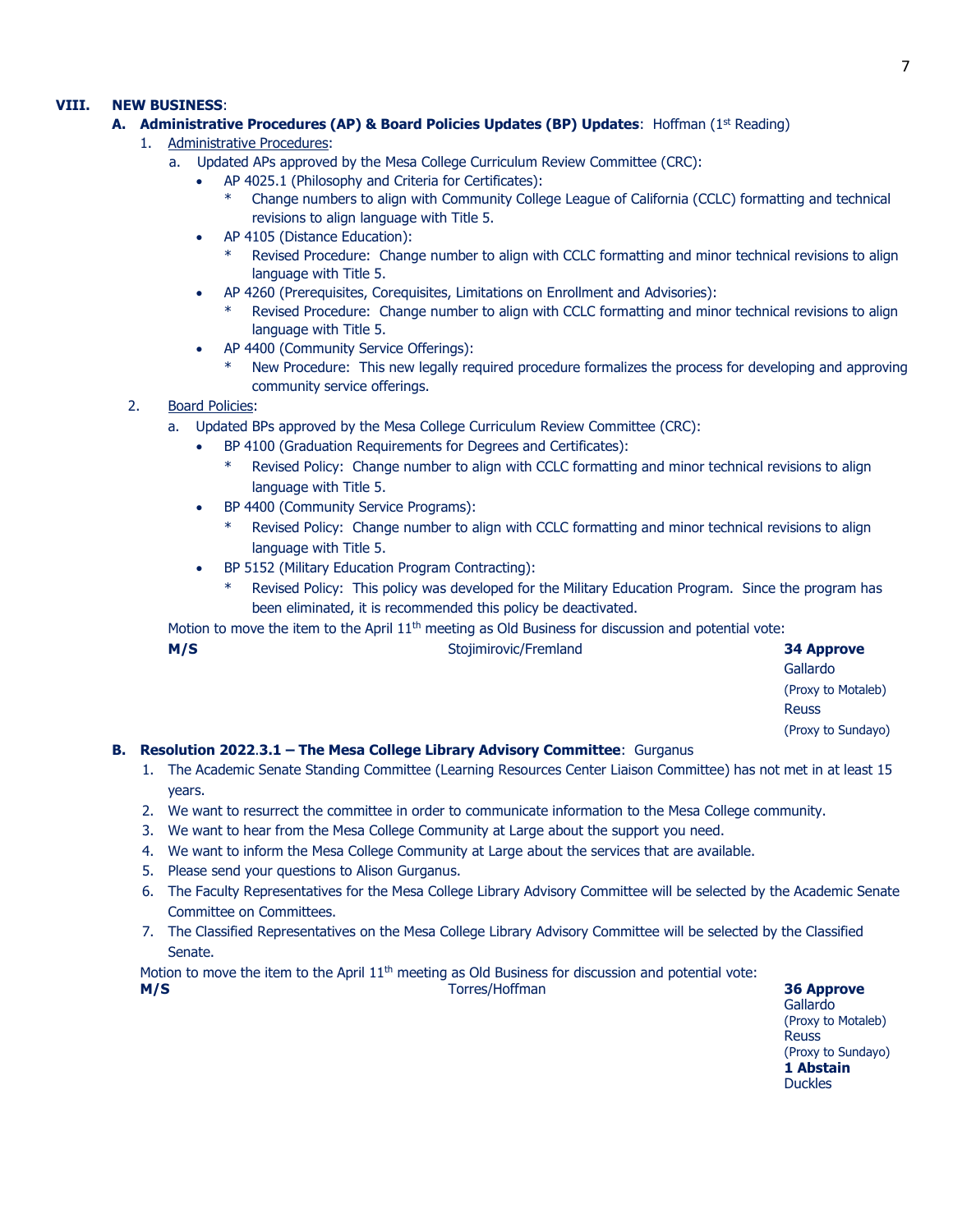## **IX. OLD BUSINESS**:

- **A. Data - Faculty Survey on a Campus wide Test Proctoring Center - Academic Affairs Committee PowerPoint Presentation:** Torres & Gwin [\(PowerPoint Presentation\)](https://www.sdmesa.edu/about-mesa/governance/academic-senate/Testing%20Center%20Survey.pdf)
	- 1. The Senate Executive Committee surveyed the Academic Senate in fall 2021 on what the Academic Senate needs to work on during academic year 2021-2022.
		- a. 47 Mesa College Academic Senate Members responded and it was determined that the Campus wide Test Proctoring Center would be the focus for academic year 2021-2022.
	- 2. The Campus wide Test Proctoring Center would serve the general population.
	- 3. Academic Affairs Committee Faculty Survey Campus wide Test Proctoring Center:
		- a. The survey was sent to the DLs for Adjunct and Contract Faculty.
		- b. Thank you to the 118 Faculty members who responded to the survey.
	- 4. Most colleges have test proctoring center services for the general Student population.
	- 5. Private colleges charge a fee to access the services available at their test proctoring centers for Students who are not enrolled at their college.
	- 6. The California Community Colleges (CCCs) have a network of testing centers that provide in person testing.
		- a. Mira Costa Community College has an Academic Proctoring Center.
			- They provide in person and remote test proctoring for Disability Support Programs and Services Students and for the general Student population.
				- Faculty can fill out a form and send their Student to the Academic Proctoring Center.
	- 7. Tulsa Community College has on campus and online test proctoring.
	- 8. The San Diego City College Testing Center is very impacted.
	- 9. The current Mesa College Test Proctoring Center is booked as well.
	- 10. It is common practice for colleges to offer on campus test proctoring.
	- 11. Mesa College Campus wide Test Proctoring Center Faculty Survey responses:
		- a. How often do your Students need to make up their exams for a face to face class?
			- $\bullet$  Often 19%
			- Frequently 11.2%
		- b. 46.4% reported that they have time limitations in accessing a Campus wide Test Proctoring Center.
		- c. 36.6% reported they are not available to meet with their Students outside of class time at the same time that their Students are available.
		- d. 35.7% reported they are concerned about cheating.
		- e. 68.7% reported they were able to meet the needs of their Students during their scheduled office hours and in their office space.
			- This may take time away from work designated to be completed during their scheduled office hours.
		- d. 31.3% reported they would allow Students to take their tests during the time for another class. Faculty should not allow Students attend a different class.
		- e. 17.4% reported they do not allow their Students to make up work.
		- f. 23.2% reported they are able to meet their Students' needs without accessing a test proctoring center.
		- g. 71.1% reported they have scheduled exams outside of their office hours or class time to proctor a missed exam or quiz.
		- h. 38.3 % reported they think Students might benefit from access to a Campus wide Test Proctoring Center.
		- i. 12.4% reported they believe a Campus wide Test Proctoring Center would improve Students' grades.
		- j. 27.4 % reported they do not believe access to a Campus wide Test Proctoring Center would improve Students' grades.
		- k. 60% reported they believe Students would benefit from a Campus wide Test Proctoring Center, but not necessarily improve their grades.
		- l. 66% reported they prefer the face to face modality.
		- m. 2.6% reported they prefer the remote synchronous modality.
	- 13. A literature review suggests that Students may be more likely to look up the answers online when they are taking an exam without a Proctor.
	- 14. Research findings also indicate that academic integrity is the moral code that builds trust between schools.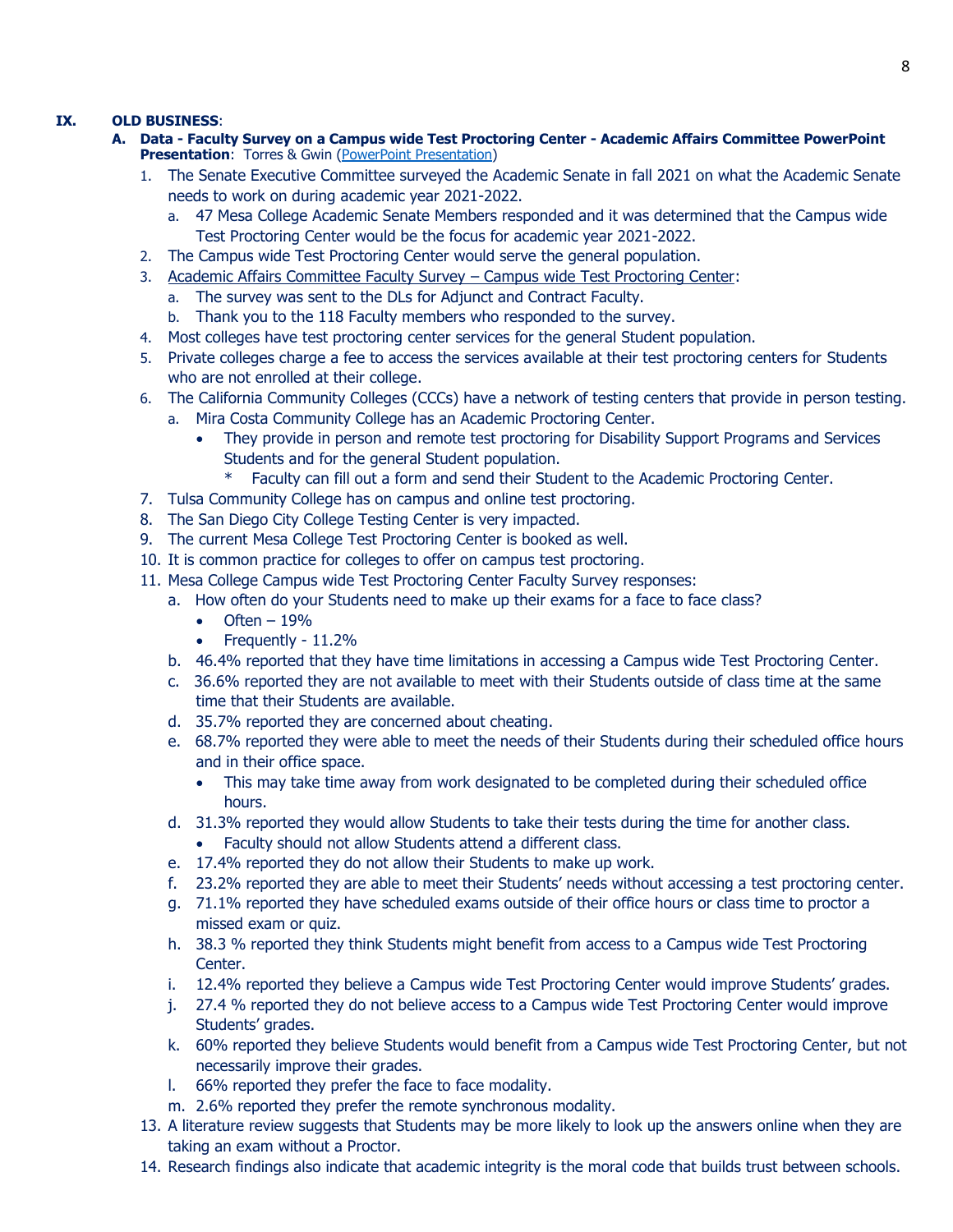- a. Having a proctoring center is common amongst colleges and universities.
- b. Most Faculty have scheduled an exam outside of their scheduled office hours.
- c. On average, 30% of self-reporting Faculty, say they would use a campus wide test proctoring center.
- d. The majority of surveyed Faculty report they prefer teaching face to face classes.

## 16. Discussion:

- a. We believe there is a need for a campus wide test proctoring center for all Students based on our assessment.
- b. Because this need has existed, from a historical context, adaptation has occurred whereby Faculty are engaging in various practices to meet the needs of Students.
- c. Given growing diversities in course modality, a campus wide test proctoring center may benefit Student access to education.
- 17. President John Crocitti thanked the Academic Affairs Committee for their work on the survey.
- 18. President John Crocitti also thanked President Natalia Trinh and the Associated Student Government (ASG) for their assistance developing the Faculty survey questions.

Motion to accept the results of the Academic Affairs Committee's Faculty survey: **M/S** Duckles/Braun **31 Approve** 

**Reuss** (Proxy to Sundayo) **2 Disapprove 1 Abstain** Gallardo (Proxy to Motaleb)

## **B. Reconsideration of the State of Emergency Circumstances Brown Act/AB361**: Crocitti

- 1. The state of emergency continues to directly impact the ability of Academic Senate members to meet safely in person.
- 2. The April 11<sup>th</sup> Academic Senate meeting would need to occur on campus in room MC 211 A/B if Governor Newsom ends the state of emergency on March 31st.
- 3. Approving the reconsideration today allows the Mesa College Academic Senate to continue to meet on Zoom for 30 additional days if the state of emergency is not lifted.

Motion to approve:

**M/S** Duckles/Sundayo **28 Approve**

Gallardo (Proxy to Motaleb) Reuss (Proxy to Sundayo) **5 Disapprove 2 Abstain** Mogelluzzo

Naimark